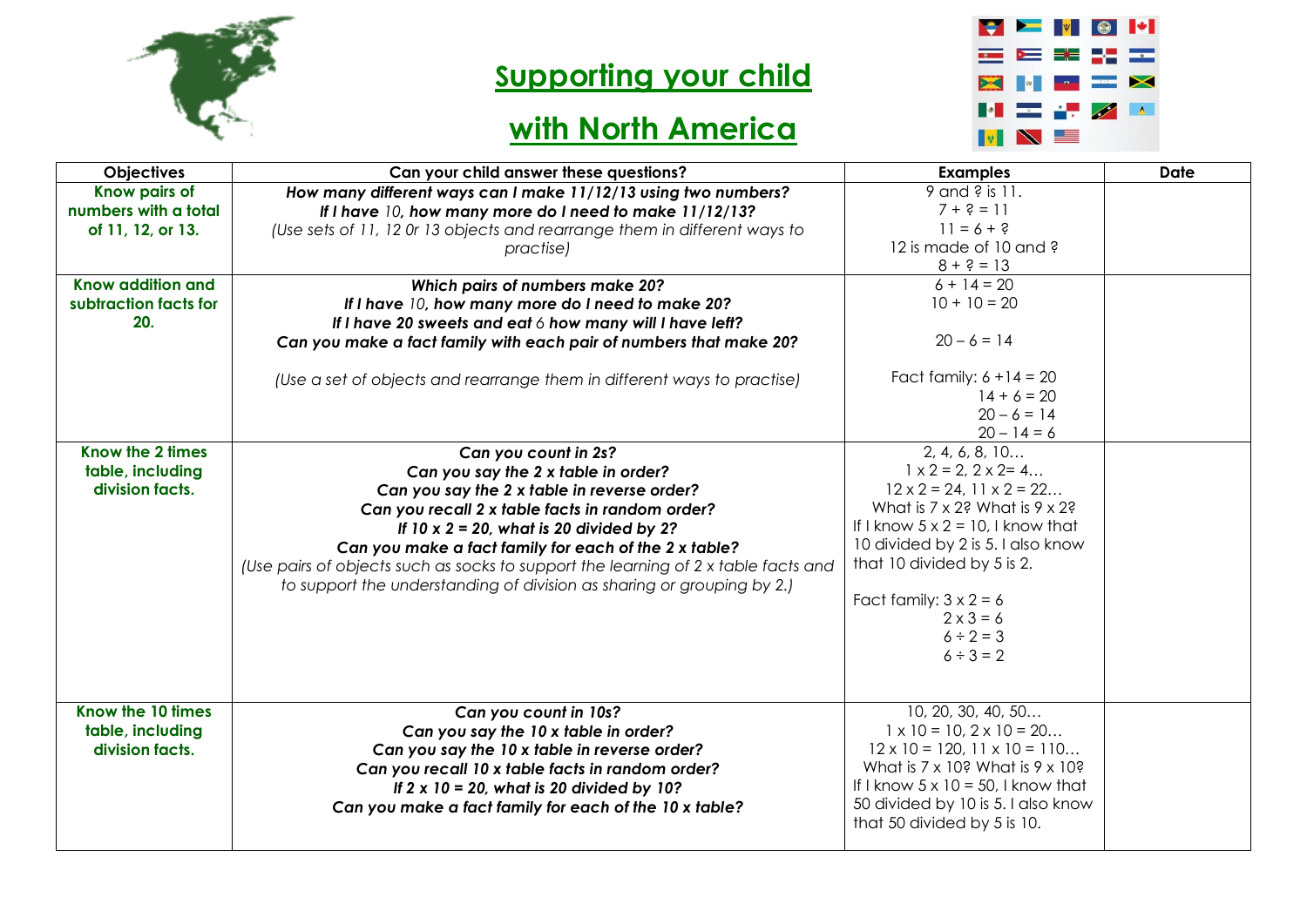|                                                                       | (Use groups of objects such as bundles of spaghetti to support the learning of<br>10 x table facts and to support the understanding of division as sharing or<br>grouping by 10.)                                                                                                                                                                                                                                                                        | Fact family: $3 \times 10 = 30$<br>$10 \times 3 = 30$<br>$30 \div 10 = 3$<br>$30 \div 3 = 10$                                                                                                                                                                                                                                                                          |  |
|-----------------------------------------------------------------------|----------------------------------------------------------------------------------------------------------------------------------------------------------------------------------------------------------------------------------------------------------------------------------------------------------------------------------------------------------------------------------------------------------------------------------------------------------|------------------------------------------------------------------------------------------------------------------------------------------------------------------------------------------------------------------------------------------------------------------------------------------------------------------------------------------------------------------------|--|
| Know the 5 times<br>table, including<br>division facts.               | Can you count in 5s?<br>Can you say the 5 x table in order?<br>Can you say the 5 x table in reverse order?<br>Can you recall 5 x table facts in random order?<br>If $4 \times 5 = 20$ , what is 20 divided by 5?<br>Can you make a fact family for each of the 5 x table?<br>(Use groups of objects or items such as gloves to support the learning of 5 x<br>table facts and to support the understanding of division as sharing or grouping<br>by $5.$ | 5, 10, 15, 20, 25, 30<br>$1 \times 5 = 5$ , $2 \times 5 = 10$<br>$12 \times 5 = 60$ , $11 \times 5 = 55$<br>What is $7 \times 5$ ? What is $9 \times 5$ ?<br>If I know $6 \times 5 = 30$ , I know that<br>30 divided by 5 is 6. I also know<br>that 30 divided by 6 is 5.<br>Fact family: $3 \times 5 = 15$<br>$5 \times 3 = 15$<br>$15 \div 5 = 3$<br>$15 \div 3 = 5$ |  |
| Know doubles to 15,<br>halve even numbers<br>to 30.                   | What is double (insert number 1-15)?<br>Doubling and halving are inverse operations, they are opposites If I know<br>double 10 is 20, what is half of 20?<br>Can you make doubling and halving families?<br>(Use sets of objects and double by adding equal amounts e.g. 11 + 11. Use<br>even sets of objects and share them between 2 plates to halve practically and<br>learn facts.)                                                                  | Double 12 is 24.<br>Double 14 is 28.<br>$17 + 17 = 34$<br>Double 15 is 30 so half of 30 is<br>15.<br>Doubling and halving family:<br>Double 12 is 24.<br>Half of 24 is 12.                                                                                                                                                                                             |  |
| Draw empty number<br>lines and order 2-<br>digit numbers on<br>these. | Can you draw and put 34, 51 and 15 on a blank number line?<br>Where would you put 42?<br>Where would you put 12, 18, 10 and 22 on a blank number line?<br>Are your number lines different depending on the numbers?<br>(Practise using completed number lines, move to drawing number lines<br>showing ones, then showing only 10s and finally blank.)                                                                                                   | 42<br>30 34<br>15<br>51<br>$10_12$ $18_22$                                                                                                                                                                                                                                                                                                                             |  |
| <b>Compare and order</b><br>2-digit numbers.                          | Which number is largest/greatest, 34 or 56?<br>Which number is the smallest, 78 or 87?<br>Can you put the correct symbol $\left\langle \langle \rangle \rangle \right\rangle = 1$ between these numbers, $19 \le 25$ ?<br>Can you put these numbers in order, greatest to smallest?<br>Can you put these numbers in order, smallest to greatest?                                                                                                         | 56 is greater than 34.<br>78 is less than/smaller than 87.<br>56 > 34<br>78 < 87<br>$12 = 12$<br>98, 76, 52, 12                                                                                                                                                                                                                                                        |  |